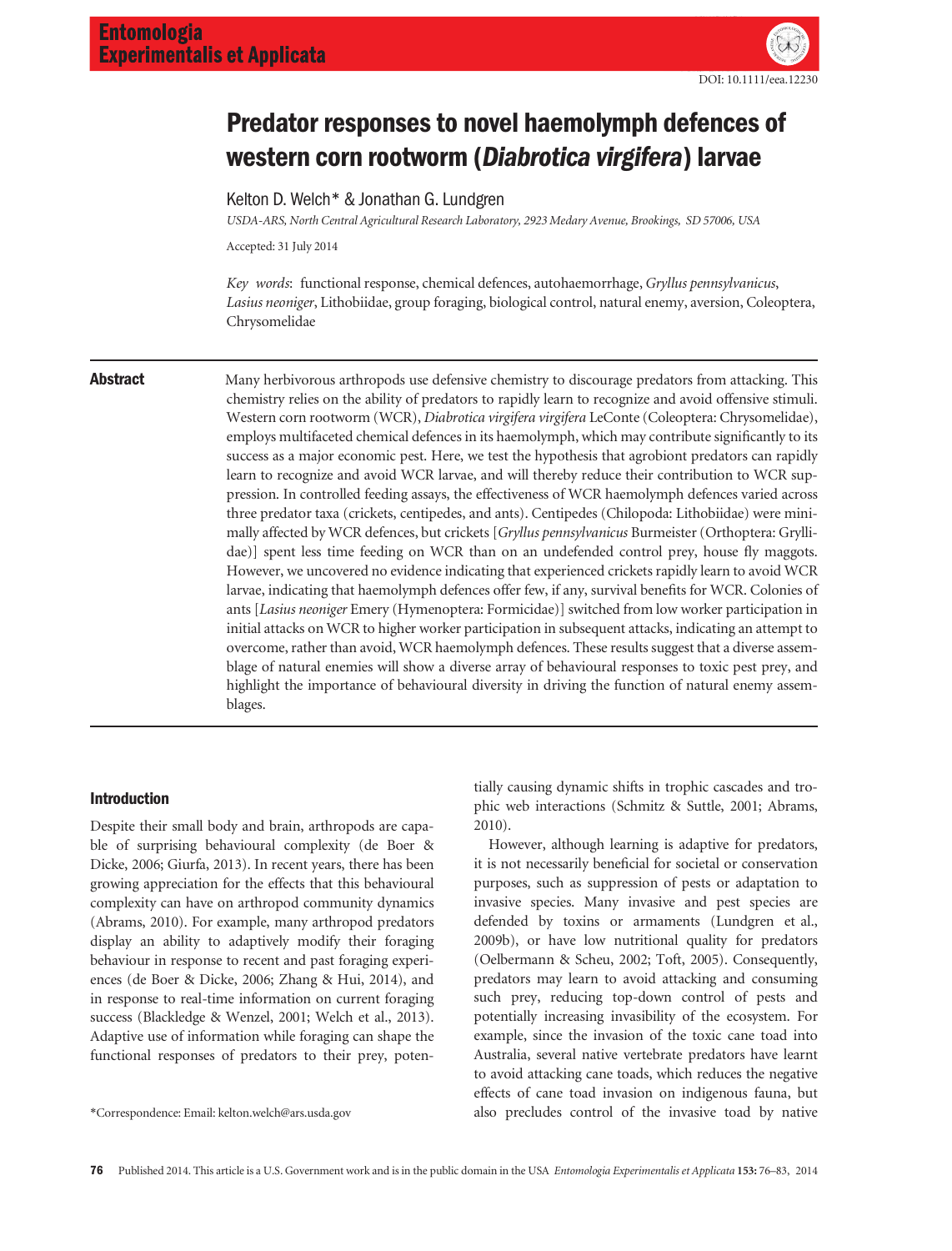predators (Webb et al., 2008; Greenlees et al., 2010; Nelson et al., 2011). On the other hand, a capacity to learn may enhance the effectiveness of top-down control by providing a means of overcoming or tolerating defences or nutritional deficits in their prey. For example, Robbins et al. (2013) discovered that increased exposure to toxic fire ants (Solenopsis spp.) increased consumption of fire ants by myrmecophagous lizards, likely due to an increased tolerance for fire ant venom. Many predatory arthropods have displayed similar learning abilities in the context of chemically or mechanically defended prey (e.g., Segura et al., 2007; Murphy et al., 2010; Costa & Reeve, 2011). In a diverse assemblage of natural enemies, a diverse array of learning responses may be expected, from aversion, to tolerance, to a total lack of learning; and each type of response can result in very different effects on the structure of trophic webs and pest-suppression potential of the natural enemy community. It is therefore important to determine whether natural enemies can learn to recognize suboptimal prey and whether learning will impede or facilitate pest consumption.

The western corn rootworm, Diabrotica virgifera virgifera LeConte (Coleoptera: Chrysomelidae; hereafter 'WCR'), is a major pest of maize in North America and Europe. The larval stages of WCR live in and feed on the roots of maize plants. Second and third instars of WCR (and other Diabrotica spp. larvae) display an elaborate system of chemical defences in their haemolymph, which includes a foul-tasting chemical to repel predators, and a rapid coagulation factor to ensnare a predator's mouthparts and impede its ability to feed (Wallace & Blum, 1971; Lundgren et al., 2009b, 2010). Lundgren et al. (2010) showed that these defences are effective against a range of predatory arthropods, increasing handling time of WCR prey by forcing predators to spend a great deal of time grooming and cleaning mouthparts, which distracts them from feeding on the WCR. Although a variety of natural enemies have been reported attacking and consuming WCR larvae in the field (Lundgren et al., 2009a), natural mortality of the chemically defended second and third instars is low (Toepfer & Kuhlmann, 2006), indicating that their defensive chemistry is an effective deterrent to predators. One likely explanation for this low rate of mortality is that short-term learning allows predators to rapidly recognize WCR larvae and avoid feeding on them after an initial exposure to their defensive chemistry. Here, we test the hypothesis that a range of predatory arthropods can rapidly learn aversion to WCR larval haemolymph defences in controlled feeding assays.

# Materials and methods

### Assay setup

We conducted memory-retention and functionalresponse assays to determine whether exposure to WCR haemolymph defences can induce predators to learn and avoid WCR larvae at the low encounter rates expected under field conditions. To assess predator learning, we observed behavioural responses to WCR larvae of naïve predators in an initial trial, and then recorded behavioural responses of the same predators in a followup trial. Changes in predator behaviour between initial and follow-up trials are indicative of learning responses. We made no attempt to condition or train predators to sensory stimuli, as our intention was to evaluate the predators' ability to recognize and learn from exposure to the prey itself. The lack of obvious aposematism in WCR larvae suggests that any associative learning would occur primarily through olfactory or gustatory cues. We therefore reasoned that changes in post-attack behaviour would be more likely than changes in attack/avoid probability. We also observed predator responses to an undefended control prey, third instars of the house fly [Musca domestica L. (Diptera: Muscidae); hereafter 'maggots'], which are similar in size and shape to third-instar WCR.

### Study organisms

WCR larvae used in these trials were obtained from the continuous, non-diapause WCR colony maintained at the USDA Agricultural Research Service's North Central Agricultural Research Laboratory (NCARL) in Brookings, SD, USA (44°20'25.9"N, 96°47'17.3"W). The rearing protocols and conditions for this colony are reported in Branson et al. (1975). WCR larvae were obtained from the colony as newly emerged third instars, and used in trials within 1 week of their removal from the colony. Maggots were purchased from Beneficial Insectary (Redding, CA, USA) as third instars, and refrigerated for less than 5 days prior to their use in trials.

Three species of predator were assayed in this study: field crickets [Gryllus pennsylvanicus Burmeister (Orthoptera: Gryllidae)], stone centipedes (Chilopoda: Lithobiidae), and ants [Lasius neoniger Emery (Hymenoptera: Formicidae)]. These predators were chosen to expand on the range of predators evaluated by Lundgren et al. (2010), and to evaluate a spectrum of hunting and feeding modes. Crickets and centipedes were collected by hand from fields, lawns, and under rocks in Brookings, SD, USA. Intact ant colonies were located in the field at the same locality and assayed in situ. Voucher specimens of each species and from each ant colony were collected after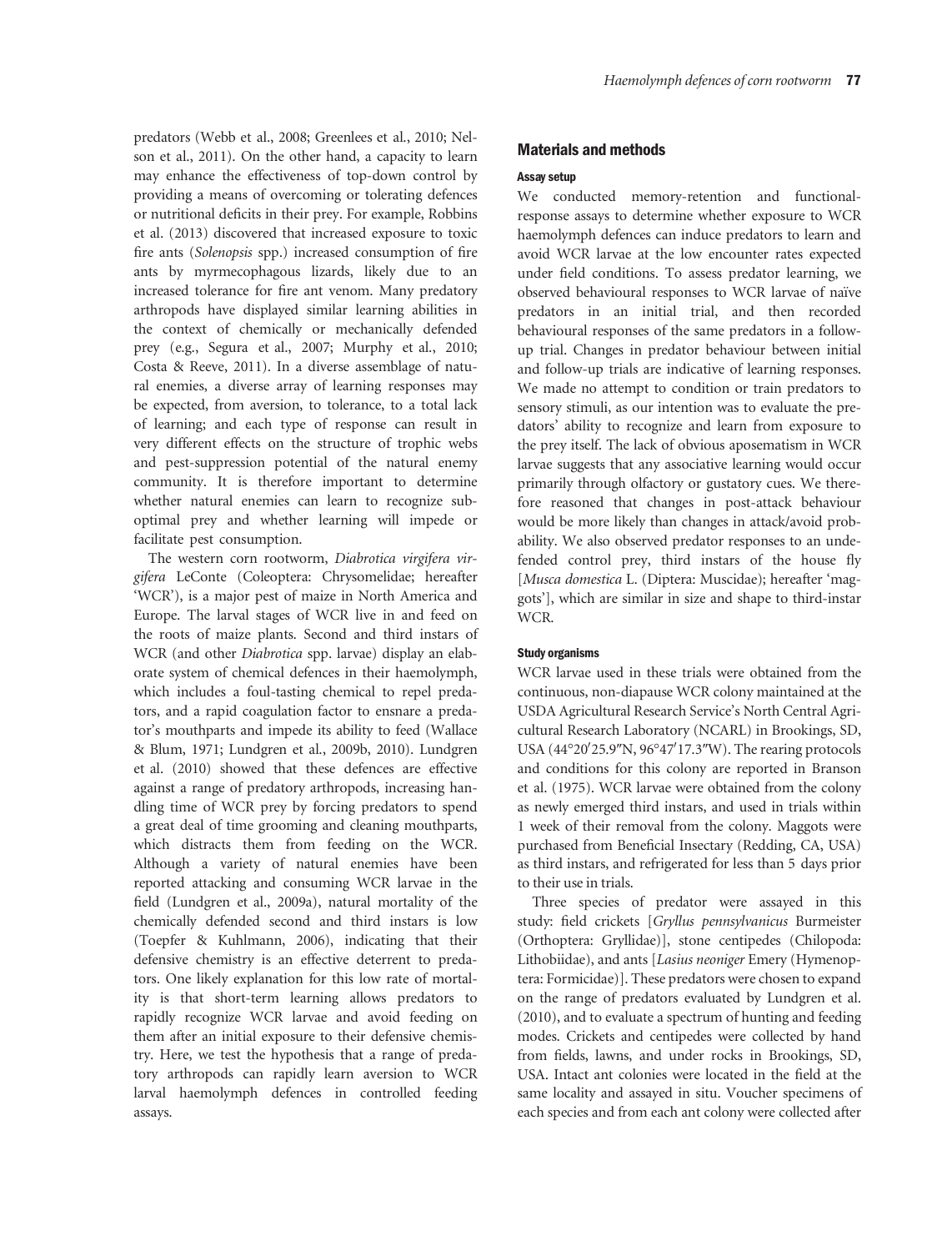trials were completed, and deposited in the insect reference collection at NCARL.

# Memory-retention trials

Memory-retention assays were conducted to assess the ability of predators to alter behavioural responses after initial exposure to WCR defences. Assays for crickets and centipedes were conducted in sterile, plastic Petri dishes (10 cm diameter, 2 cm high) under ambient laboratory conditions (30% r.h., 18 °C, photocycle L16: D8). After collection, predators were maintained in the laboratory for at least 24 h prior to trials. Crickets were kept in Petri dishes (10 cm diameter, 2 cm high), and centipedes were kept in specimen cups (8 cm diameter, 8 cm high) with leaf litter as a base. No food was provided during this time, but all predators were allowed an ad libitum supply of water. Centipede assays were conducted in a darkroom under red light, whereas cricket assays were conducted in full laboratory lighting. Each assay consisted of two trials: an initial trial and a follow-up trial. Each trial followed the protocols outlined in Lundgren et al. (2010).

At the beginning of a trial, a predator was randomly assigned to a prey treatment (WCR or maggot). In cricket trials, the cricket was introduced into a clean Petri dish and allowed to acclimate before the prey was introduced within 1 min thereafter. Centipedes, however, were prone to escape from dishes when opened. To prevent centipede escapes, prey were introduced before centipedes; and centipedes consequently had no acclimation period. Data collection protocols are modified from Lundgren et al. (2010). After both predator and prey had been introduced, dishes were monitored for 10 min, or until the predator attacked the prey. Following an attack, the behaviour of the predator was recorded for 2 min. The 2-min postattack interval was divided into 5-s subintervals. During each 5-s subinterval, the predator's behaviour was categorized as one of the following: (1) feeding on the prey; (2) reacting negatively to the prey (dropping the prey, backing away from the prey, or wiping coagulated haemolymph off mouthparts); or (3) any other behaviour (categorized as 'neutral' behaviours). Responses were scored as the total amount of time spent on a given behavioural category throughout the 2-min interval. Predator learning was assessed by comparing scores from initial and followup trials. For crickets, follow-up trials were conducted at one of two retention times after initial trials: 2 or 24 h. For centipedes, sample sizes were too small to allow two follow-up times, so all follow-up trials were run at 24 h after initial trials. Between trials, predators were returned to the containers in which they had been housed, and provided a fresh supply of water.

#### Field assays for ants

To evaluate learning by ants, assays were conducted on natural ant colonies in the field. Seventeen colonies of L. neoniger were located in lawns and fields in Brookings, SD, USA, and marked with a flag. Within each colony, a single mound with 1–2 burrow entrances was chosen and all trials for a single colony were conducted on the same mound. For ant assays, all trials were conducted during observed L. neoniger activity peaks (morning or evening). Each colony was exposed to both prey sequentially. Half of colonies were exposed to WCR larvae first, and the other half were exposed to maggots first. The second prey was not introduced until at least 30 min after the trial with the first prey ended and ant activity on the focal mound had returned to pre-trial levels. Follow-up trials were conducted 24 h later, and prey were introduced in the same order as in initial trials.

We considered colony-level responses of L. neoniger workers to WCR and maggot prey. Throughout the 10 min trial period, worker counts were taken at 1-min intervals. At each interval, we counted: (1) the total number of ants active on the focal mound and (2) the total number of ants simultaneously attacking (i.e., biting) the prey. If the prey was taken down into the nest and out of the observer's sight during the trial, at all time points thereafter, the number of attackers was scored as the highest number of simultaneous attackers observed during the trial. If at any time during the trial, the prey wandered more than ca. 5 cm from the mound, it was carefully picked up with forceps and placed at the edge of the mound again, unless it was being attacked by a group of ants (in which case it was not disturbed).

#### Functional-response assays

Predators may be incapable of learning to recognize a noxious stimulus after only a single trial: aversion learning may require repeated exposures over a relatively short period of time. Thus, predators exposed to noxious prey at higher rates should be expected to learn more rapidly, and decrease attack rates on the noxious prey. To further evaluate the effects of WCR defences on predator behaviour, assays were conducted to determine whether cricket predators would attack and consume multiple WCR larvae when given the opportunity. For these assays, crickets were collected from the field and maintained for 24 h on an L16:D8 photocycle under ambient laboratory conditions (30% r.h., 18 °C). No food was provided during this time, but crickets were allowed an ad libitum supply of water. To begin the trials, crickets were placed in Petri dish arenas (10 cm diameter, 2 cm high) with 1, 5, or 10 prey (either WCR or maggots), and survival of the prey in each of the six treatments was recorded 24 h after introduction to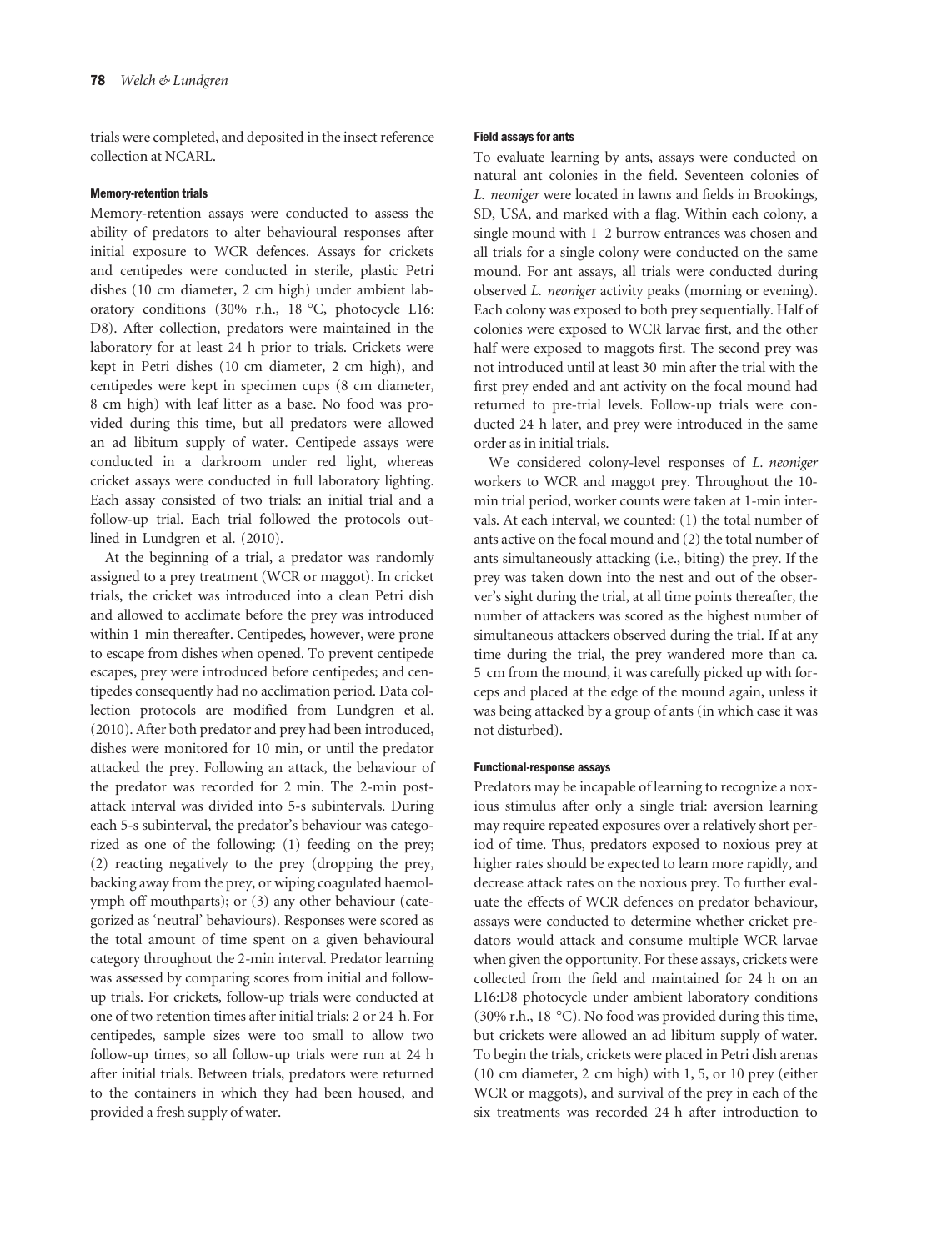assess the 24-h prey-consumption rate by crickets. Each treatment was replicated 10 times, and all crickets were assayed simultaneously. Assays were maintained under ambient laboratory conditions.

#### Statistical analysis

Learning is a within-subjects effect. Therefore, in memoryretention assays, we looked for evidence of behavioural differences between initial and follow-up trials using general linear models with repeated measures. In cricket and centipede behavioural analyses, the within-subjects factor was the trial (two levels: initial vs. follow-up). In these assays, the behaviour category 'neutral' was observed infrequently (mean  $\pm$  SE = 7.9  $\pm$  1.5 s), so the remaining two categories, 'feeding' and 'reacting negatively', effectively obeyed a zero-sum rule (i.e., any change in the time spent in one category entailed a reciprocal change in the other category). Therefore, we evaluated only one response category, feeding, as this provides information on both responses. In the ant analysis, we evaluated three withinsubjects factors: prey, trial (initial vs. follow-up), and trial minute (1–10). All analyses were conducted in SYSTAT, version 13 (SYSTAT Software, Chicago, IL, USA).

#### **Results**

#### Laboratory assays for crickets and centipedes

Data for cricket behavioural assays were analyzed using a general linear model with repeated measures incorporating two between-subjects factors: two prey species (WCR larvae and maggots) and two time intervals (2 and 24 h). A significant effect of prey species on time spent feeding by crickets was found (ANOVA:  $F_{1,102} = 39.4$ , P<0.001). Specifically, crickets fed longer on maggots than on WCR larvae, in both initial and follow-up trials (Figure 1), demonstrating that WCR larval defences do have a negative effect on feeding by crickets. However, the model uncovered no significant effects of trial (initial vs. follow-up:  $F_{1,102} = 2.1$ ,  $P = 0.15$ ) or time interval between trials ( $F_{1,102} = 2.1$ ,  $P = 0.16$ ), and interaction terms were all non-significant. Consequently, there is no evidence of learning by crickets in response to WCR larval defences.

Data for centipede behavioural assays were analyzed using a model incorporating one between-subjects factor, prey species. In this model, no significant effect of prey species was uncovered ( $F_{1,20} = 0.62$ ,  $P = 0.44$ ), and no significant within-subjects effect of trial was uncovered  $(F_{1,20} = 1.29, P = 0.27)$  (Figure 2). Negative reactions to WCR larvae were only observed in three of 13 WCR-fed centipedes (two in the initial trial, and one in the followup trial), indicating that WCR larval haemolymph defences have little effect on centipedes.

#### Field assays for ants

A total of 68 ant trials (34 initial and 34 follow-up) were analyzed, 52 of which resulted in successful prey capture. Rate of successful WCR capture was comparable to rate of successful maggot capture: out of 17 ant colonies, 12 (initial trials), and 13 (follow-up trials) successfully captured the WCR larva, whereas 13 and 14 successfully captured the maggot. Rate of success did not differ significantly between prey species for either initial trials or follow-up trials (Fisher's exact test: d.f. = 1,  $P = 1.0$ , in both cases), indicating that larval haemolymph defences did not greatly enhance WCR survival against ant predators.

Ant colonies exhibited prey-specific patterns of activity. In a general linear model with repeated measures, a significant main effect of prey species was observed (ANOVA:  $F_{1,16} = 6.40, P = 0.022$ ): ant activity on the mound was higher in response to maggots than to WCR. We also found a significant interaction between prey species and time (F<sub>9,144</sub> = 8.92, P = 0.001; Greenhouse–Geisser (G– G) correction for sphericity applied). Specifically, the number of ants active on the focal mound steadily

**Figure 1** Average time (mean  $+$  SE) spent feeding on solitary, chemically defended western corn rootworm (WCR) larvae or undefended house fly maggots by crickets, Gryllus pennsylvanicus, in laboratory feeding assays, and potential for recognition of prey and learning after two memory-retention time intervals. Sample sizes appear above bars.

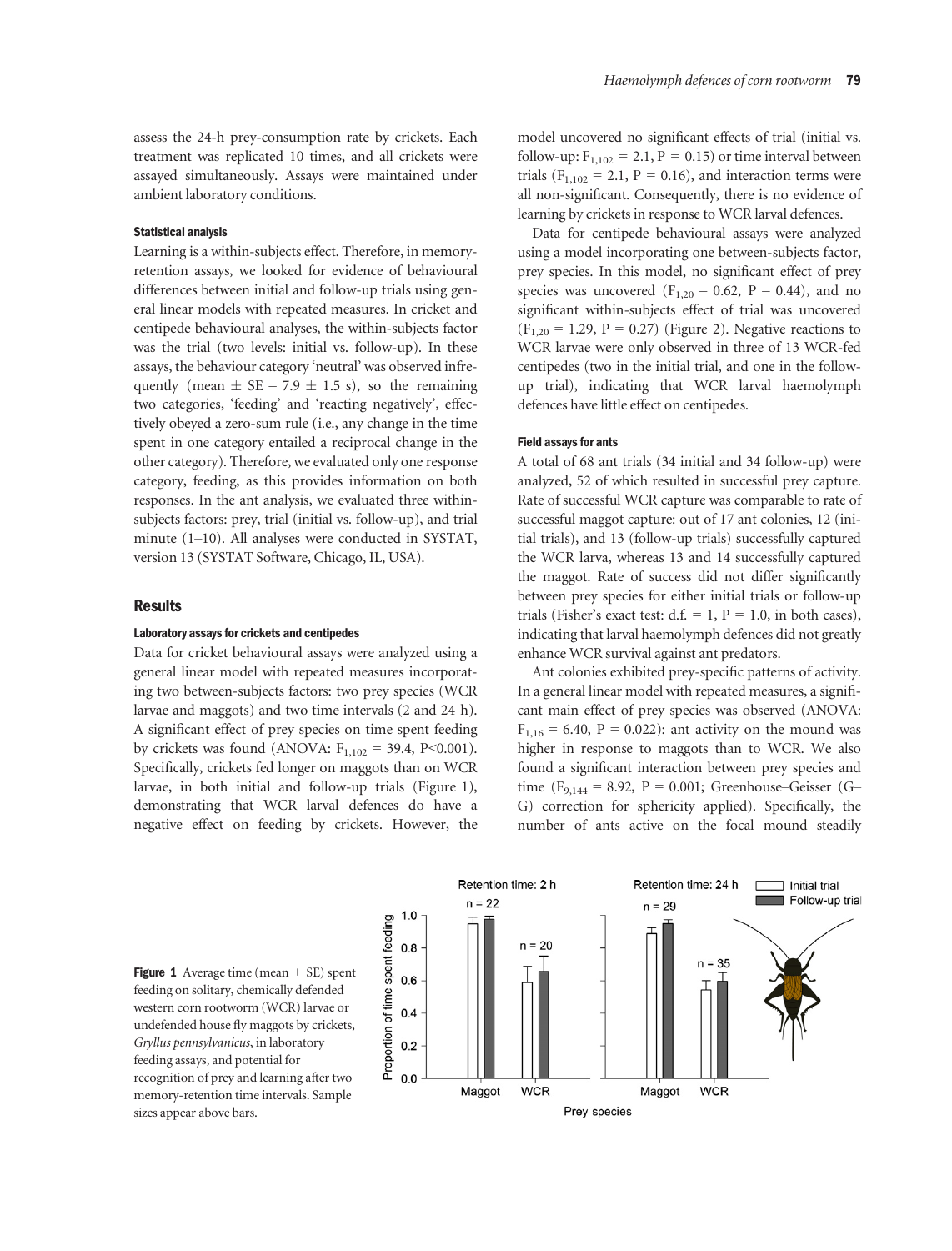accumulated over the 10-min observation interval when the prey was a maggot, but remained constant over time when the prey was a WCR larva (Figure 3). The main effect of trial (initial vs. follow-up) on ant activity was



**Figure 2** Average time (mean  $+$  SE) spent feeding on solitary chemically defended western corn rootworm (WCR) larvae or undefended house fly maggots by lithobiid centipedes in laboratory feeding assays, and learning response after 24 h. Note, in follow-up trials with maggots, there was no variance: all centipedes fed for the entire 2 min. Sample sizes appear above bars.

non-significant ( $F_{1,16} = 0.57$ ,  $P = 0.46$ ), as was the interaction effect between trial and prey  $(F<sub>1,16</sub> = 0.114,$  $P = 0.74$ ), indicating that there was no change in ant activity between trials for either prey (i.e., no evidence of learning).

When we only considered the subset of ants that were directly participating in the attack on the prey, a different dynamic was observed. There was a significant interaction effect between prey and trial ( $F_{1,16} = 10.21$ ,  $P = 0.006$ ): a shift in the number of simultaneous attackers was observed in response to WCR prey, but not in response to maggot prey (Figure 4). In maggot assays, the number of simultaneous attackers increased over the 10-min interval for both initial and follow-up trials (main effect of minute:  $F_{9,144} = 16.6$ , P<0.001, after G-G correction), and there was no significant difference between trials (trial\*minute interaction effect:  $F_{9,144} = 0.81$ ,  $P = 0.61$ ). However, in WCR assays, there were significant effects of both trial  $(F<sub>1,16</sub> = 10.71, P = 0.005)$  and minute  $(F<sub>9,144</sub> = 11.19,$ P<0.001, G–G correction applied) on the number of simultaneous attackers, and a marginally significant interaction between trial and minute ( $F_{9,144} = 2.64$ ,  $P = 0.068$ , after G–G correction). In initial trials, the number of attackers remained roughly constant throughout the 10-



Figure 3 Foraging activity of Lasius neoniger ants in response to solitary, chemically defended WCR larvae and undefended house fly maggots in field feeding assays before and after initial experience with the prey. Mean  $(\pm \text{ SE})$ (A,B) total number of ants active on the focal mound over time, and (C,D) number of ants simultaneously attacking the prey over time ( $n = 17$  colonies in all treatments).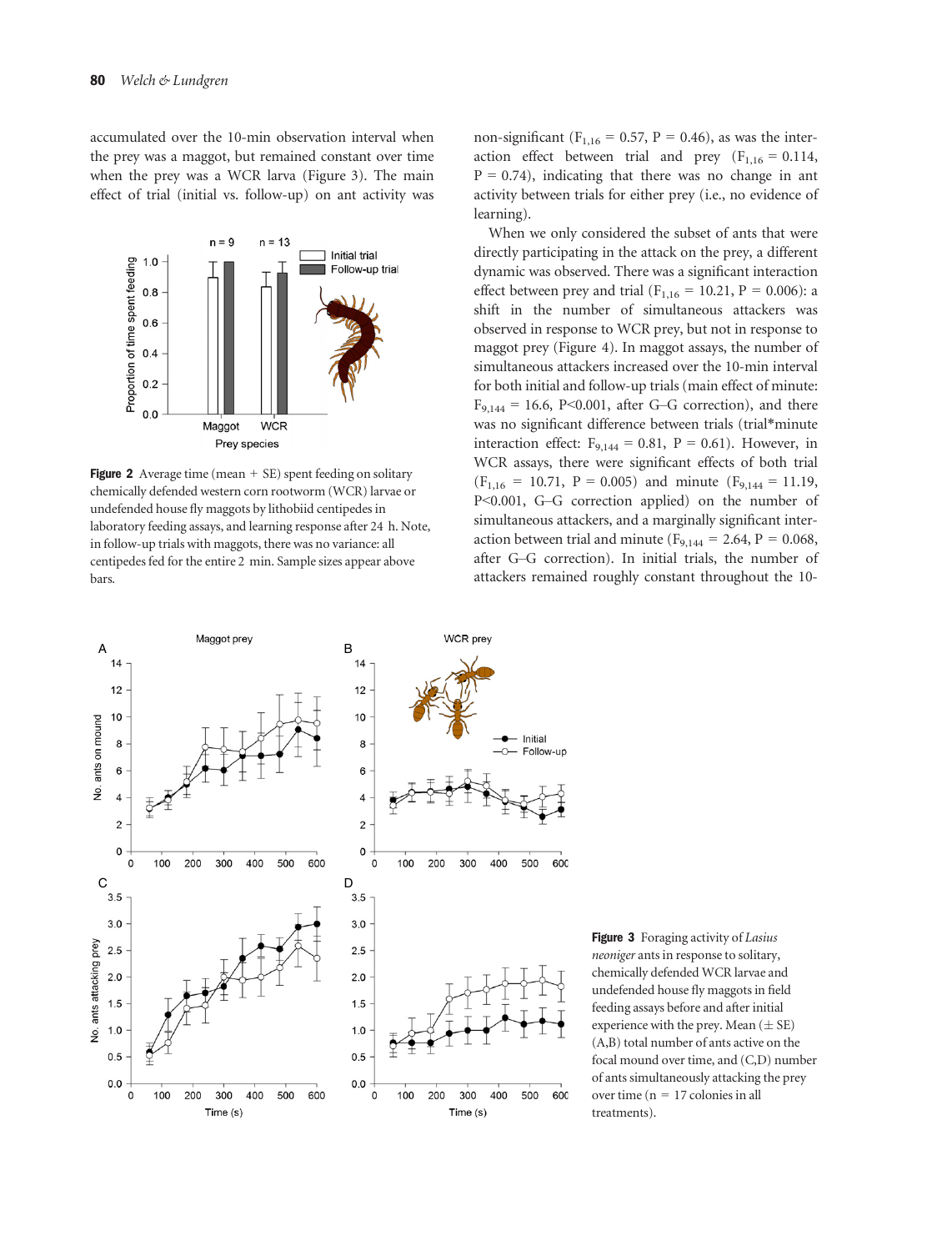

Figure 4 Proportional survival of WCR larvae and house fly maggots (mean  $+$  SE) in groups of different sizes after 24 h of predation by a Gryllus pennsylvanicus cricket in laboratory functional-response assays ( $n = 10$  replicates in each treatment).

min observation interval; but increased over the 10-min interval in follow-up trials, indicating a shift in behavioural response to WCR larvae 24 h after a single exposure.

#### Functional-response assays for crickets

Data for cricket functional-response assays were analyzed in a multinomial logistic regression model incorporating prey species and prey number as factors explaining the likelihood of an individual WCR larva or maggot surviving 24 h. In these assays, survival of prey was found to be significantly affected by the initial number of prey (coefficient  $\pm$  SE = -0.26  $\pm$  0.01, P = 0.008). Specifically, proportional survival of prey was higher in larger prey group sizes (Figure 4). However, the effect of prey species was non-significant  $(-1.08 \pm 0.80, P = 0.18)$ , and the interaction between prey species and prey number was also not significant (0.08  $\pm$  0.09, P = 0.38). This indicates that increased survival at larger population densities was the result of predator satiation, and WCR haemolymph defences did not offer additional survival benefits over maggots.

#### **Discussion**

In controlled feeding assays, we observed variation among three predator species in their response to WCR larval haemolymph defences. The effectiveness of the haemolymph defences varied across predator species, and elicited learning responses in some, but not all, predators. Because of this variability in effectiveness, no generalizable predictions can be made concerning the potential effects of WCR larval defences on the biological control potential of natural enemies. A diverse assemblage of natural enemies can therefore be expected to display a diverse range of responses to a toxic pest.

Crickets (G. pennsylvanicus) spent less time feeding on WCR larvae than on an undefended control prey, house fly maggots, demonstrating the unpalatability of WCR larvae for crickets. Crickets showed no change in this behaviour when retested 2 or 24 h later, indicating that they did not learn from their previous experience. However, previous work indicates that Gryllus crickets are capable of learning and remembering conditioned olfactory stimuli for many weeks (Matsumoto & Mizunami, 2000, 2002a,b). In addition, Simoes et al. (2012) found that another orthopterous insect, a Schistocerca locust, is capable of rapid aversive learning through associative training. The disagreement between the present study and the previous work can be explained by the difference in methodology: here, we made no attempt to train crickets with a conditioned stimulus, to understand the dynamics of learning under more natural stimulus-training conditions. Our results indicate that, if crickets are capable of recognizing and learning to avoid WCR larvae in the field, it will not occur after only a single exposure. In addition, crickets that were offered groups of WCR larvae readily attacked and consumed them at rates comparable to the rate of attack on undefended maggot prey, indicating that even repeated exposures to WCR defences over a relatively short span of time are insufficient to induce learned aversion in crickets. In the field, as in our trials, stimulus-training conditions will be sub-optimal, so crickets will likely display poor learning and retention, and this sub-optimal learning may consequently be of benefit to WCR suppression by precluding learned aversion to WCR defences.

It is noteworthy that the majority of centipedes in our assays showed no negative reaction to WCR defences. Lundgren et al. (2010) observed a similarly reduced effect of WCR defences on wolf spiders. It is therefore tempting to suggest that certain common aspects of the feeding process of these predators, such as venom or extra-oral digestion, provide some means of circumventing WCR defences. However, the feeding methods of centipedes and spiders are not identical: centipedes in our trials were observed to chew their prey and ingest the entire body, whereas spiders are obligate fluid-feeders and extra-oral digesters (reviewed in Cohen, 1995). Thus, the similarities in tolerance for WCR larval defences may only be superficial, and not attributable to a common mechanism. Nevertheless, given that many arthropod predators use venom and extra-oral digestion, the hypothesis that these feeding tactics facilitate consumption of toxic WCR larvae merits further investigation.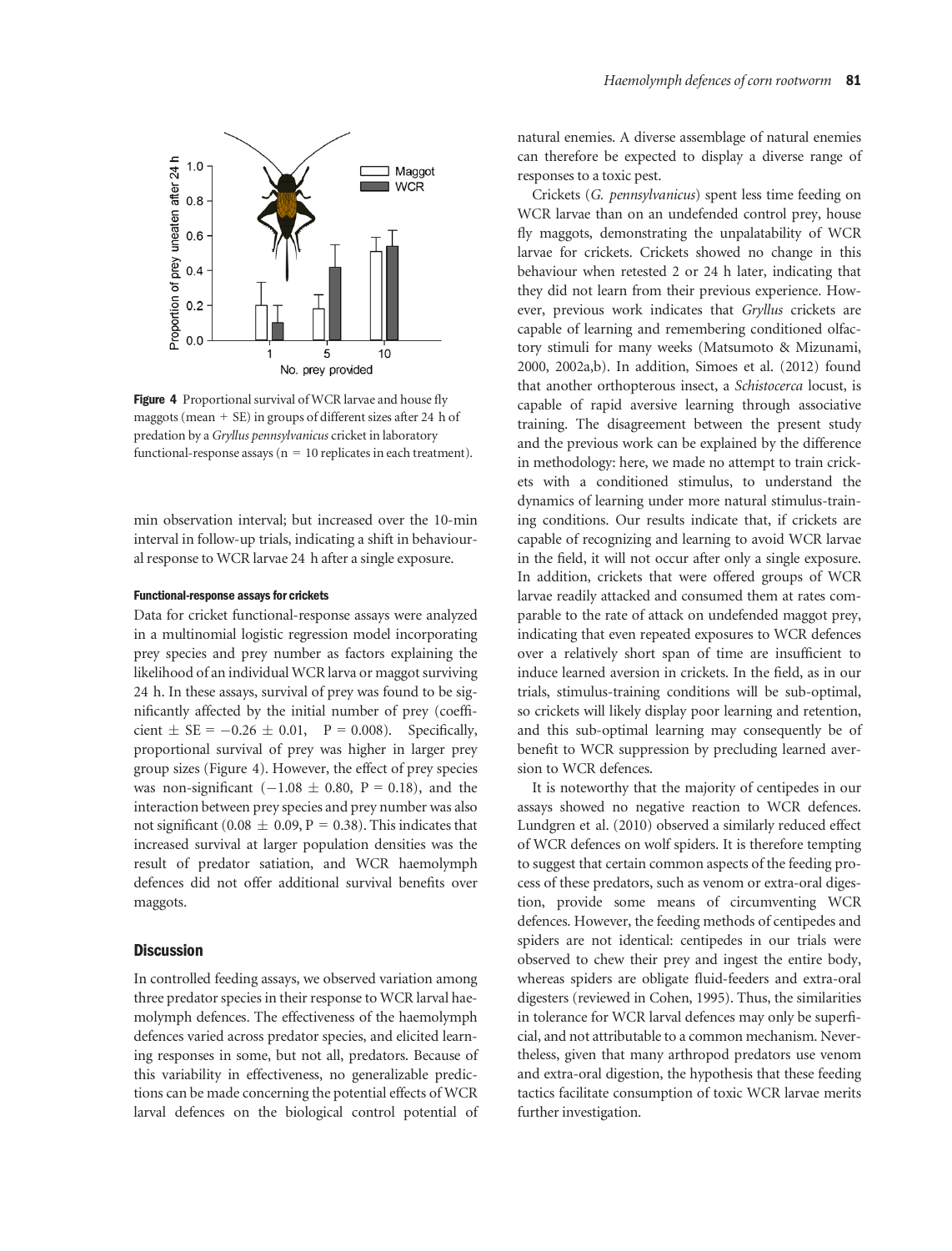Ants are a dominant presence in many agricultural fields, and may be important predators of WCR (Kirk, 1981). Anecdotally, WCR defences appear to be at their most effective when used against individual ants. In this study, we observed that WCR larvae readily autohaemorrhaged when antennated or touched by ants. Furthermore, individual ants that came in contact with haemolymph were strongly repelled and often ensnared by the haemolymph. Unlike crickets or centipedes, ants did not pierce the cuticle of their prey during their attack, and autohaemorrhage is therefore required to expose ant predators to the defensive chemistry. It is thus our belief that the autohaemorrhage response is specifically a defence against ant predators. Undoubtedly, the defensive chemistry would have facilitated WCR escape from solitary ant workers foraging away from their nests. However, because our assays were conducted in close proximity to ant nests, where ant activity was bound to be high and pheromonal communication quick and efficient, the effectiveness of WCR defences was lower. Most ant colonies in our study successfully subdued WCR larvae and carried them down into their nests in spite of their defensive chemistry. It is noteworthy that the number of attackers on WCR increased between trials, whereas the general activity of ants on the mounds did not. That is, no additional workers were recruited from within the nest, but a greater proportion of those workers that were already active on the surface participated in the attack. This suggests that the increase in simultaneous attackers was most likely accomplished by an increased behavioural tendency for individual workers to attack upon encounter, rather than by increased recruitment via alarm pheromones. This implies that L. neoniger ants are capable of single-trial learning (cf. Foubert & Nowbahari, 2008; Josens et al., 2009). Henaut et al. (2014) observed mutual avoidance between ants and webbuilding spiders after only a single antagonistic encounter, suggesting that these arthropod predators are indeed capable of such rapid aversion learning. In our study, the response to WCR differed in type from the strong, numerical response observed in trials with maggot prey. Maggots tended to writhe about and fight back when attacked, which likely induced ants to recruit large numbers of workers to aid in the capture of the maggot. In contrast, WCR larvae tended to remain motionless when attacked, and no swarming or recruitment response was induced.

The heterogeneity of predator responses to noxious prey in this study highlights the importance of understanding the role of trait-mediated interactions within natural enemy-pest food webs. An assemblage of natural enemies is a mosaic of behavioural, ecological, and physiological phenotypes that all interact in unique ways with target pests. Here we show that an herbivore's single defence

mechanism can trigger a variety of different responses in different species of natural enemies. Heterogeneous behavioural interactions such as these may lead to nonintuitive and non-linear effects on trophic webs, and their effects on the biological control potential of a natural enemy assemblage are difficult to predict without concrete data.

# Acknowledgements

We would like to thank the five undergraduate laboratory assistants who aided in data collection, Ryan Bell, Nicole Berg, Marissa Layman, Jacob Pecenka, and Cally Strobel; and Janet Fergen for coordinating laboratory activities related to this project. We are also grateful to Chad Nielson and the WCR rearing staff for supplying WCR larvae for trials, and to two anonymous reviewers for their helpful comments on early drafts of this manuscript.

#### References

- Abrams PA (2010) Implications of flexible foraging for interspecific interactions: lessons from simple models. Functional Ecology 24: 7–17.
- Blackledge TA & Wenzel JW (2001) State-determinate foraging decisions and web architecture in the spider Dictyna volucripes (Araneae Dictynidae). Ethology, Ecology and Evolution 13: 105–113.
- de Boer JG & Dicke M (2006) Olfactory learning by predatory arthropods. Animal Biology 56: 143–155.
- Branson TF, Guss P, Krysan J & Sutter G (1975) Corn Rootworms: Laboratory Rearing and Manipulation. USDA-ARS Technical Publication ARS-NC-28, USDA, Washington, DC, USA.
- Cohen AC (1995) Extra-oral digestion in predaceous terrestrial Arthropoda. Annual Review of Entomology 40: 85–103.
- Costa A & Reeve JD (2011) Olfactory experience modifies semiochemical responses in a bark beetle predator. Journal of Chemical Ecology 37: 1166–1176.
- Foubert E & Nowbahari E (2008) Memory span for heterospecific individuals' odors in an ant, Cataglyphis cursor. Learning and Behavior 36: 319–326.
- Giurfa M (2013) Cognition with few neurons: higher-order learning in insects. Trends in Neurosciences 36: 285–294.
- Greenlees MJ, Phillips BL & Shine R (2010) Adjusting to a toxic invader: native Australian frogs learn not to prey on cane toads. Behavioral Ecology 21: 966–971.
- Henaut Y, Machkour-M'Rabet S & Lachaud JP (2014) The role of learning in risk-avoidance strategies during spider-ant interactions. Animal Cognition 17: 185–195.
- Josens R, Eschbach C & Giurfa M (2009) Differential conditioning and long-term olfactory memory in individual Camponotus fellah ants. Journal of Experimental Biology 212: 1904–1911.